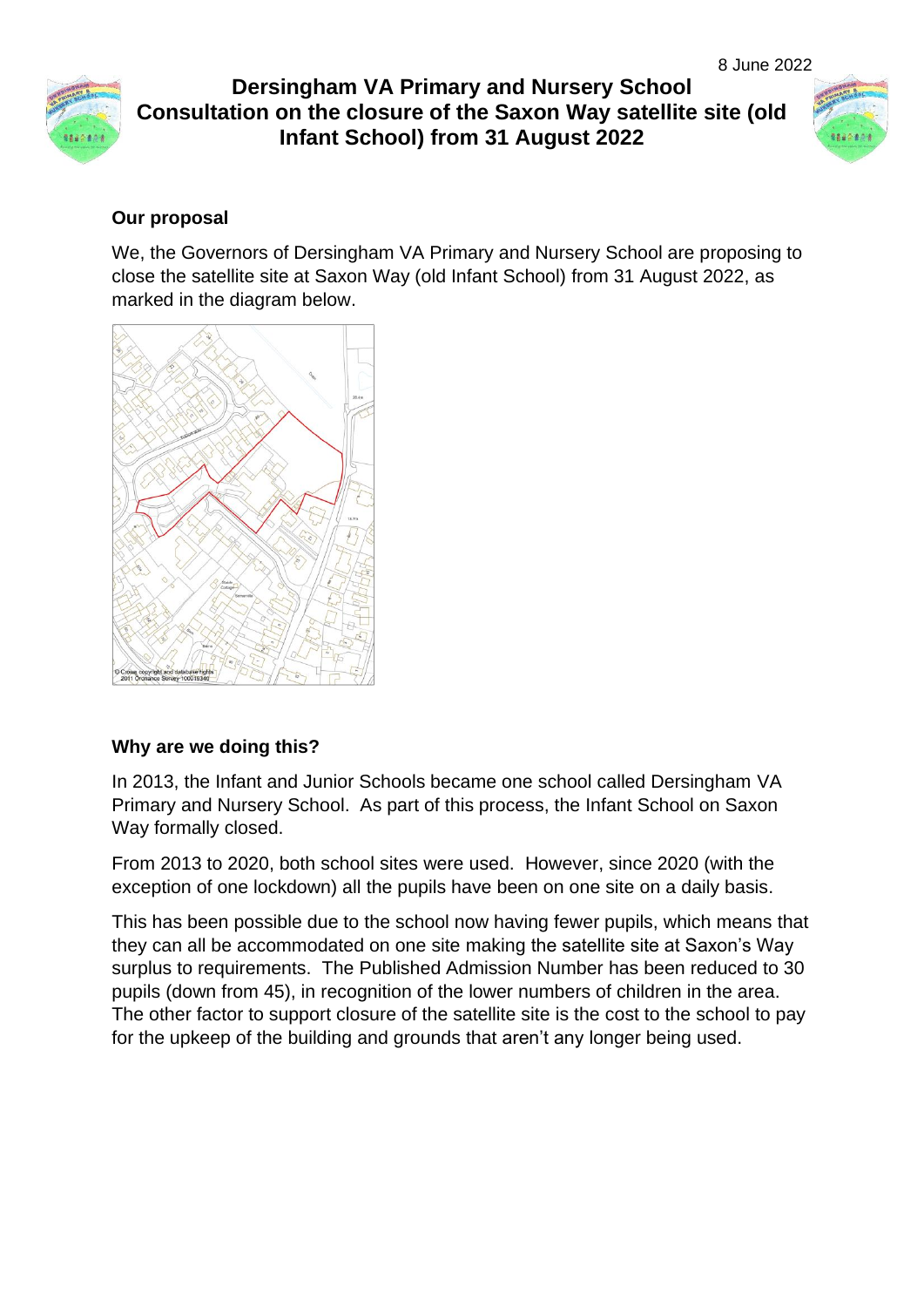



#### **Who owns the site?**

The land including school buildings is owned by the Diocese of Norwich. Norfolk County Council owns the playing fields and the land at the entrance to the site.

No decision about the land can be taken until the decision to close the Saxon Way site has been made by the Governors of Dersingham VA Primary and Nursery School.

#### **How do you have your say?**

This consultation is an opportunity to express your views and ask questions on our proposal to close the satellite site at Saxon Way.

You can do this by;

- completing the online questionnaire via this link; <https://norfolk.citizenspace.com/childrens-services/dersingham>
- or
- ➢ completing the attached questionnaire and returning it to Clive Browne: Chair of Governors, Dersingham VA Primary and Nursery School via the school office (email: [chair@dersingham.norfolk.sch.uk\)](mailto:chair@dersingham.norfolk.sch.uk)

If you would like to attend the online consultation (Via Zoom) meeting, on Wednesday 15<sup>th</sup> June at 3.30pm - please email [admin@dersingham.norfolk.sch.uk](mailto:admin@dersingham.norfolk.sch.uk) at Dersingham Primary School for more details.

### **The closing date for all responses is 12 noon on 20 July 2022.**

#### **What happens next?**

The Governors will consider all the responses to this consultation before deciding whether to close the Saxon Way site or not.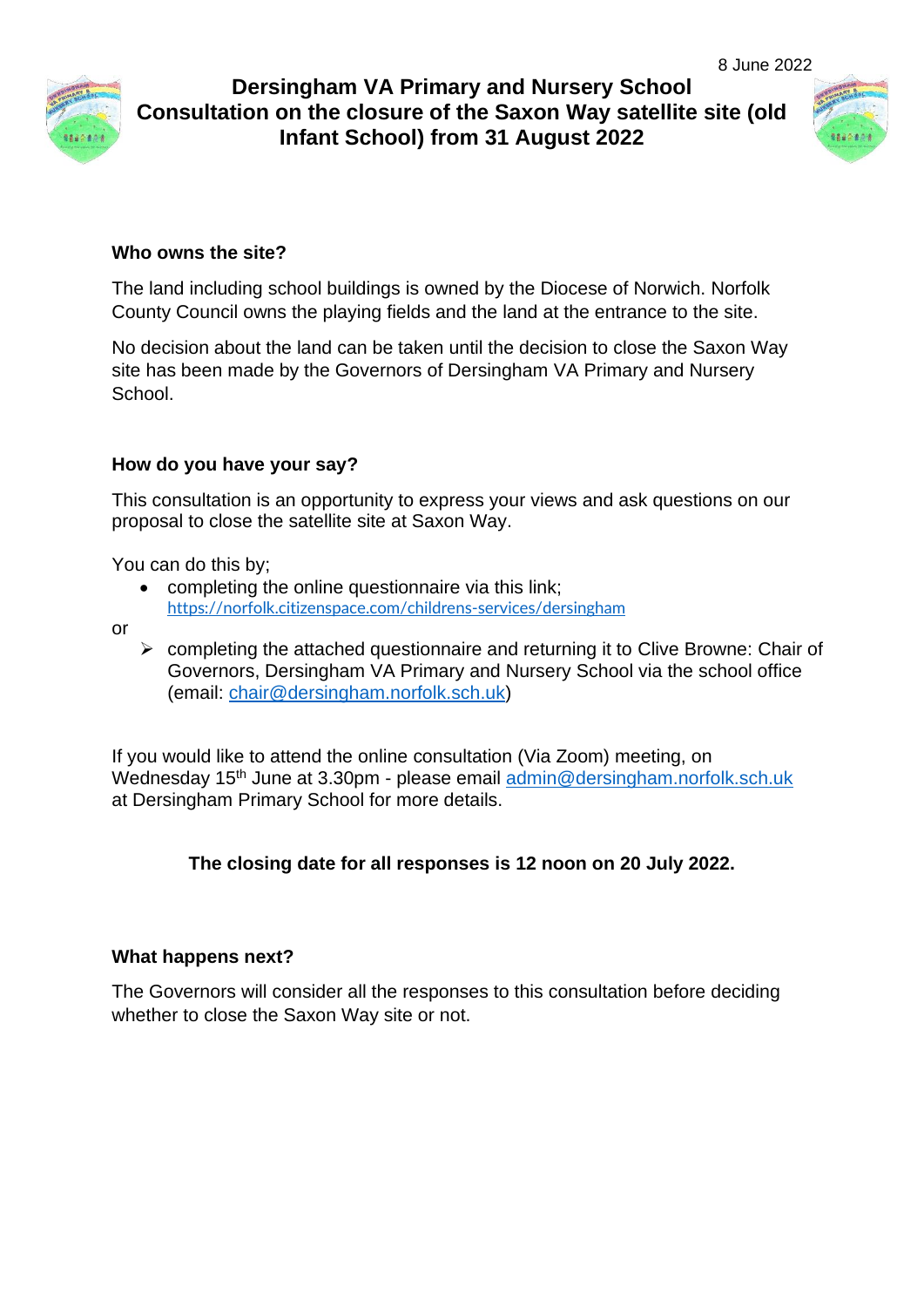



**Let us know what you think of our proposal.**

**How far do you agree or disagree with our proposal to close the satellite site at Saxon Way, Dersingham from 31 August 2022.**

#### **Please tick a box.**

| <b>Strongly Agree</b>                               | Agree             | Neither agree or disagree |  |  |
|-----------------------------------------------------|-------------------|---------------------------|--|--|
| Disagree                                            | Strongly Disagree | Don't know                |  |  |
| Why do you say this? Please write in the box below. |                   |                           |  |  |

#### **Are there any other comments or suggestions you would like to make to help us with this decision? Please write in the box below**

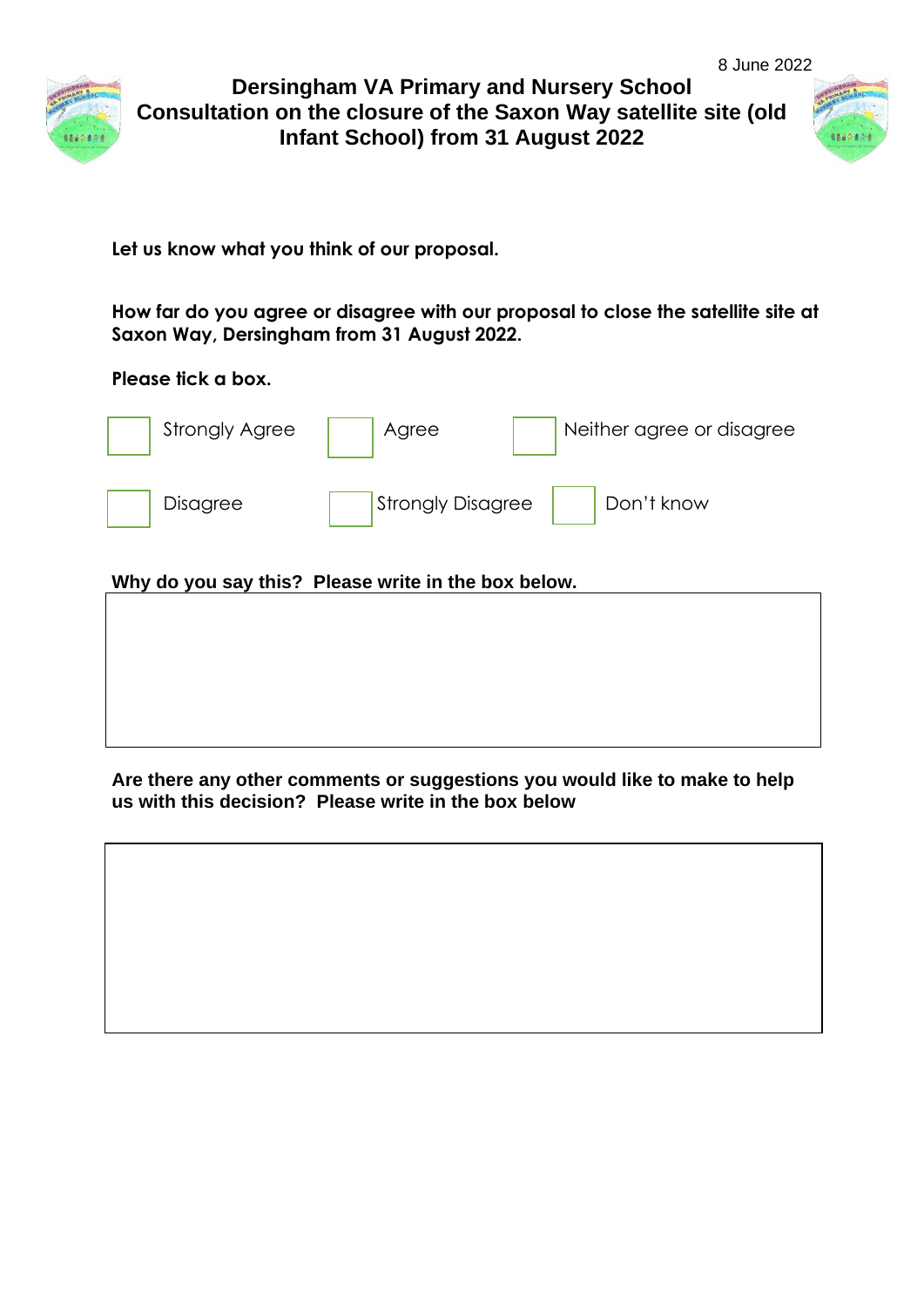



We would like to hear from as many different people as possible as your views help us to consider any concerns you may have. We will also use any personal information to understand how different groups of people feel about our proposal to close the satellite site at Saxon Way, Dersingham.

We will process any personal information we receive from you in line with the General Data Protection Regulation (GDPR) (Regulation (EU) 2016/679), the Data Protection Act 2018 and our data protection policy and guidelines the United Kingdom General Data Protection Regulation (UK GDPR), the Privacy and Electronic Communications (EC Directive) Regulations 2003 and any legislation implemented in connection with the aforementioned legislation. Where data is processed by a controller or processor established in the European Union or comprises the data of people in the European Union, it also includes the EU General Data Protection Regulation (EU GDPR). This includes any replacement legislation coming into effect from time to time. **This means that we will hold your personal data and only use it for the purpose for which it was collected, being this consultation.**

Please tell us who you are, (tick all that apply):

|                                  | Pupil<br>Parent / Guardian<br>Member of the Parent Teacher<br>Association<br>Member of staff |  | School governor<br>Local resident<br>Local business<br>Local sports group<br>Local community group |  |
|----------------------------------|----------------------------------------------------------------------------------------------|--|----------------------------------------------------------------------------------------------------|--|
| Other (please specify): ________ |                                                                                              |  |                                                                                                    |  |
| At which school?                 |                                                                                              |  |                                                                                                    |  |
|                                  | What is your postcode?                                                                       |  |                                                                                                    |  |

Your views will help us decide if this proposal goes ahead. You can tell us your views by returning this completed form to:

- ➢ Clive Browne: Chair of Governors, Dersingham VA Primary and Nursery School via the school office (email: [chair@dersingham.norfolk.sch.uk](mailto:chair@dersingham.norfolk.sch.uk) )
- $\triangleright$  Or completing the online questionnaire via this link; <https://norfolk.citizenspace.com/childrens-services/dersingham>